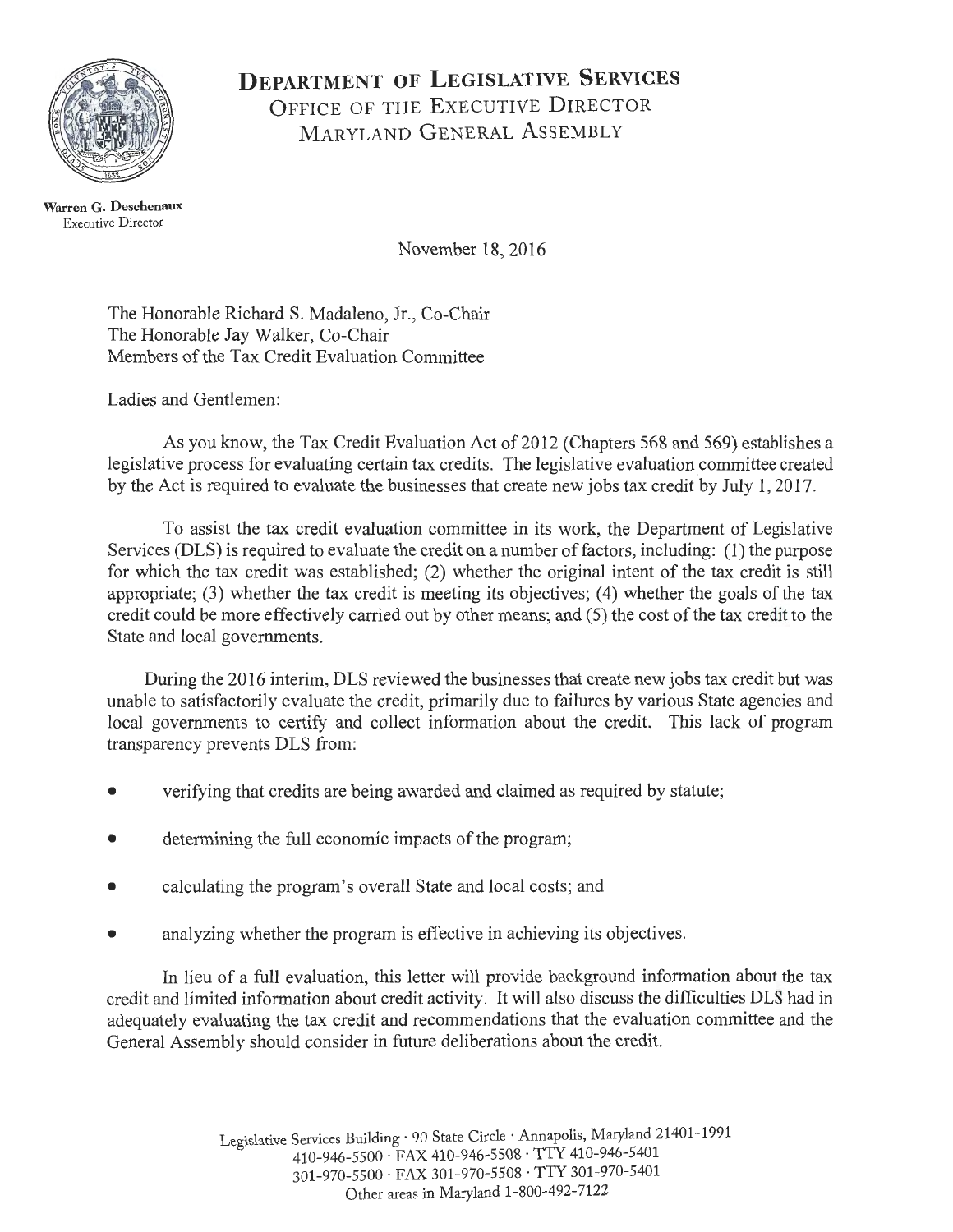#### **Businesses That Create New Jobs Tax Credit**

#### **Background**

Chapters 623 and 624 of 1997 first established the businesses that create new jobs tax credit program. The program was subsequently modified by legislation enacted in 1998 through 2006. As modified, a business that establishes or expands a business facility and creates and/or retains a specified number of jobs can qualify for both a local property tax credit and a State tax credit. For a business to be eligible, a county or municipal corporation must first enact legislation to authorize the credit.

Both credits are based on a specified percentage of the property tax imposed on the assessment of the new or expanded premises and the personal property tax imposed on specified personal property. In general, the local property tax credit comprises 65% of the total credit received by the business and the State tax credit equals the remaining 35%. Standard credits are claimed over six years, with the total value of the credit ranging between 40% and 80% of the eligible taxes imposed. The enhanced credit is claimed over 24 years with a percentage value of 90% of the eligible taxes in each year.

#### **Standard and Enhanced Credits**

To qualify for the standard credit, a business must create at least 25 new positions as part of the new or expanded business facility, which must be at least 5,000 square feet. Businesses located in counties with a population of 30,000 or less must create at least 10 new positions. The definition of full-time position is "a full-time position of indefinite duration" or, in Montgomery County or Washington County, "a full-time position of indefinite duration or a contract position of definite duration lasting at least 12 months with an unlimited renewal option." The position must be newly created as a result of the business facility establishment or expansion. A new or expanded premises is "real property, including a building or part of a building that has not been previously occupied, where a business entity or its affiliates locate to conduct business."

To qualify for the enhanced credit, a business engaged in certain eligible activities must (1) obtain at least 250,000 square feet of new or expanded premises, continue to employ at least 2,500 individuals in existing full-time positions, and employ at least 500 individuals in new permanent full-time positions or (2) obtain 250,000 square feet of new or expanded premises and employ at least 1,250 individuals in new permanent full-time positions. In Montgomery County only, a business must spend at least \$150 million to obtain at least 700,000 square feet of new or expanded business premises (through the purchase, construction, or lease of a new premises) and employ at least 1,100 individuals including at least 500 new, permanent full-time positions. All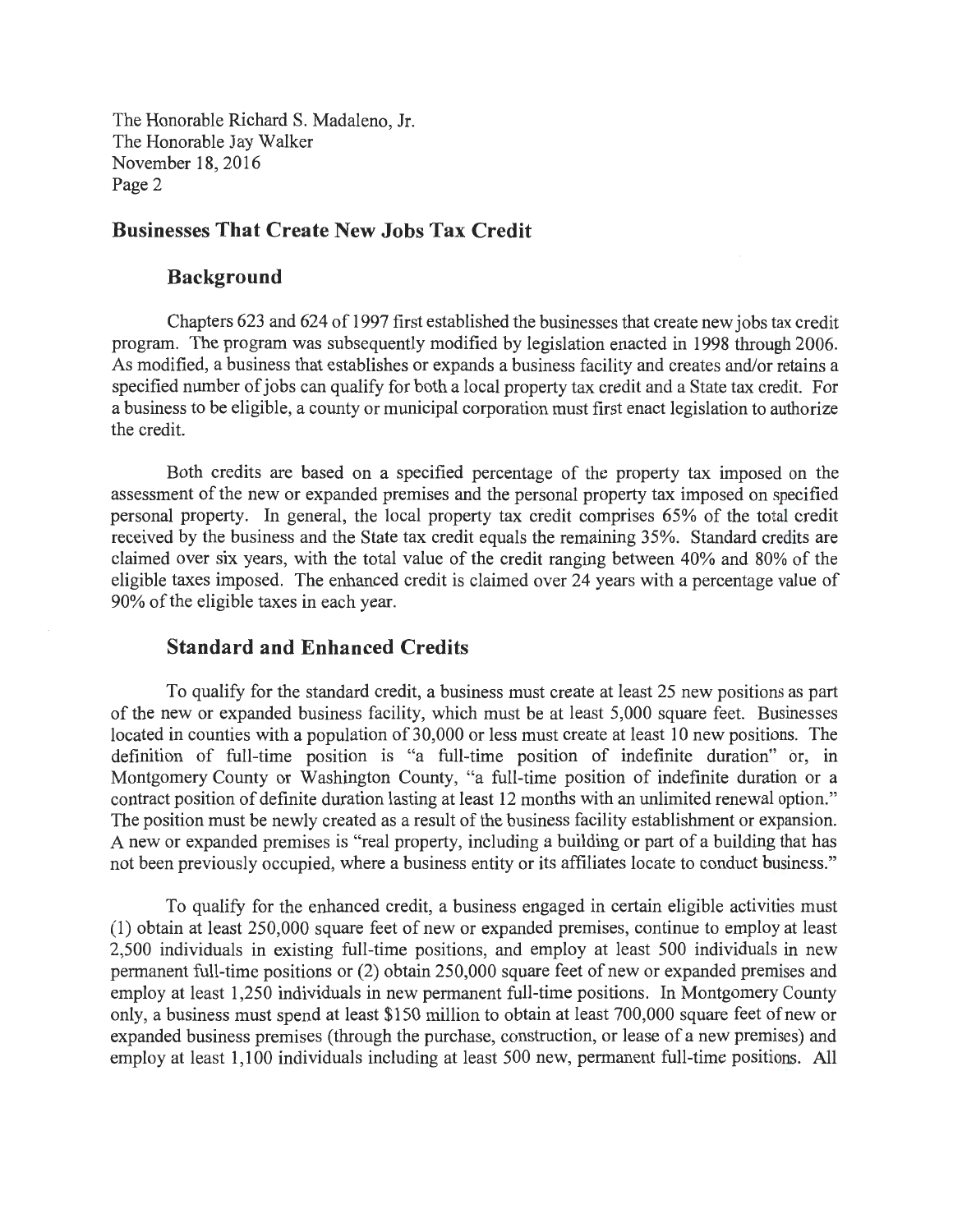of the positions must receive employer-provided subsidized health care benefits, be paid at least 150% of the federal minimum wage, and be located in or neighboring the new, expanded, or renovated premises. A business must, within six years of the date of the notification of its intent to claim the credit, create the required jobs and obtain and occupy the business facility.

### **Credit Certification**

Before obtaining the new or expanded premises or hiring employees, a business must provide written notice to the county or municipal corporation in which the facility is located of its intent to claim the credit. The county or municipal corporation must (1) certify to the State Department of Assessments and Taxation (SDAT) and the Department of Commerce (Commerce) that the business has met the requirements of the credit for the taxable year following the date on which it qualified and  $(2)$  compute the value of the local property tax cred<sub>it in</sub> each year the business qualifies.

Upon notification from a local jurisdiction, SDAT must (1) compute and certify the value of the State credit that can be claimed against the income tax or insurance premium tax and (2) notify the Comptroller and Maryland Insurance Administration (MIA), respectively, of the tax credit that can be claimed in each year.

On October 1 of each year, each county and municipal corporation that has granted a tax credit must report to SDAT, Commerce, and the Comptroller the amount of any credit granted and whether the business is in compliance with program requirements. **Exhibit 1** shows the process of granting, calculating, certifying, and reporting tax credits as required by statute.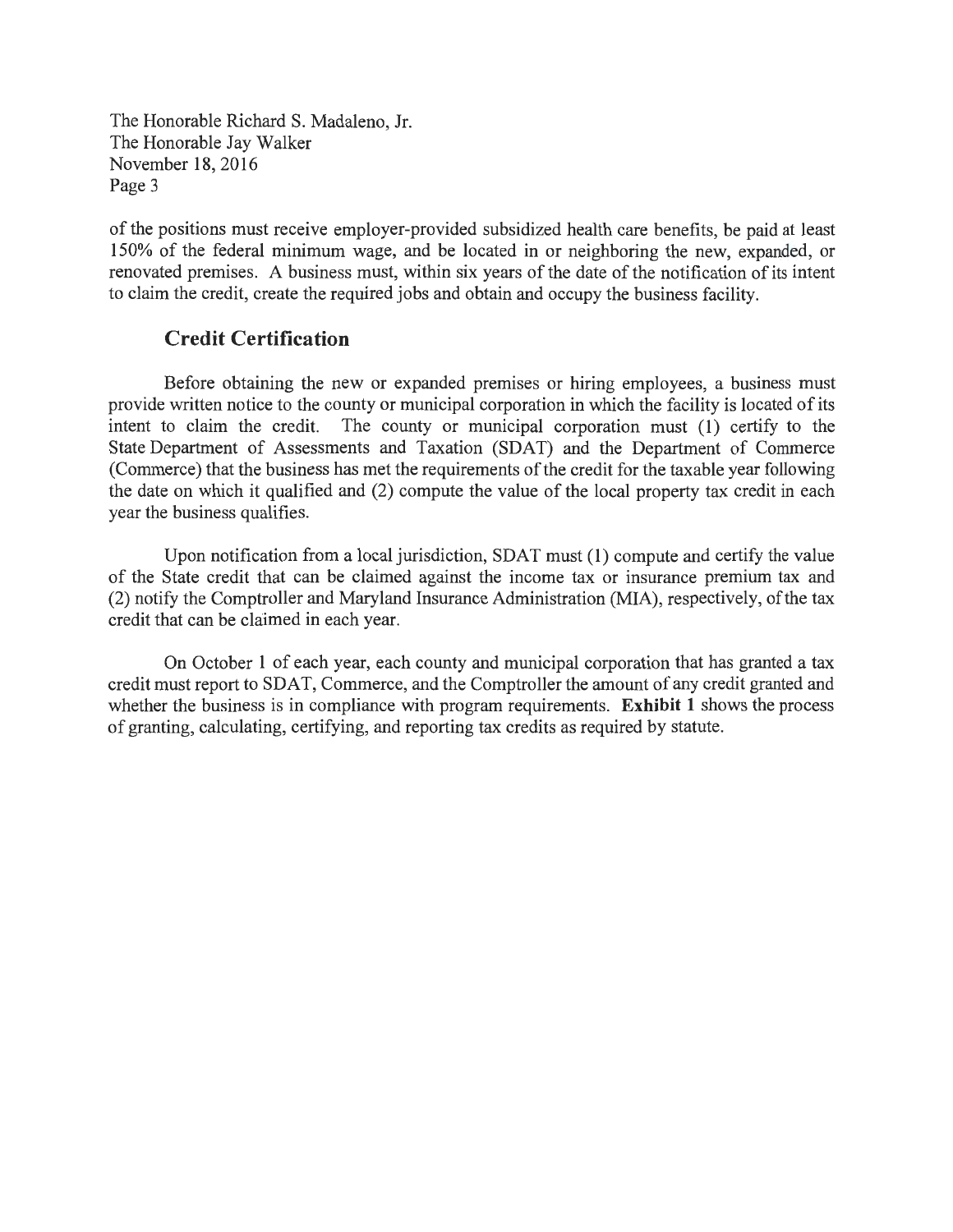# **Exhibit 1 Businesses That Create New Jobs Tax Credit Required Certification and Reporting Requirements**



Source: Department of Legislative Services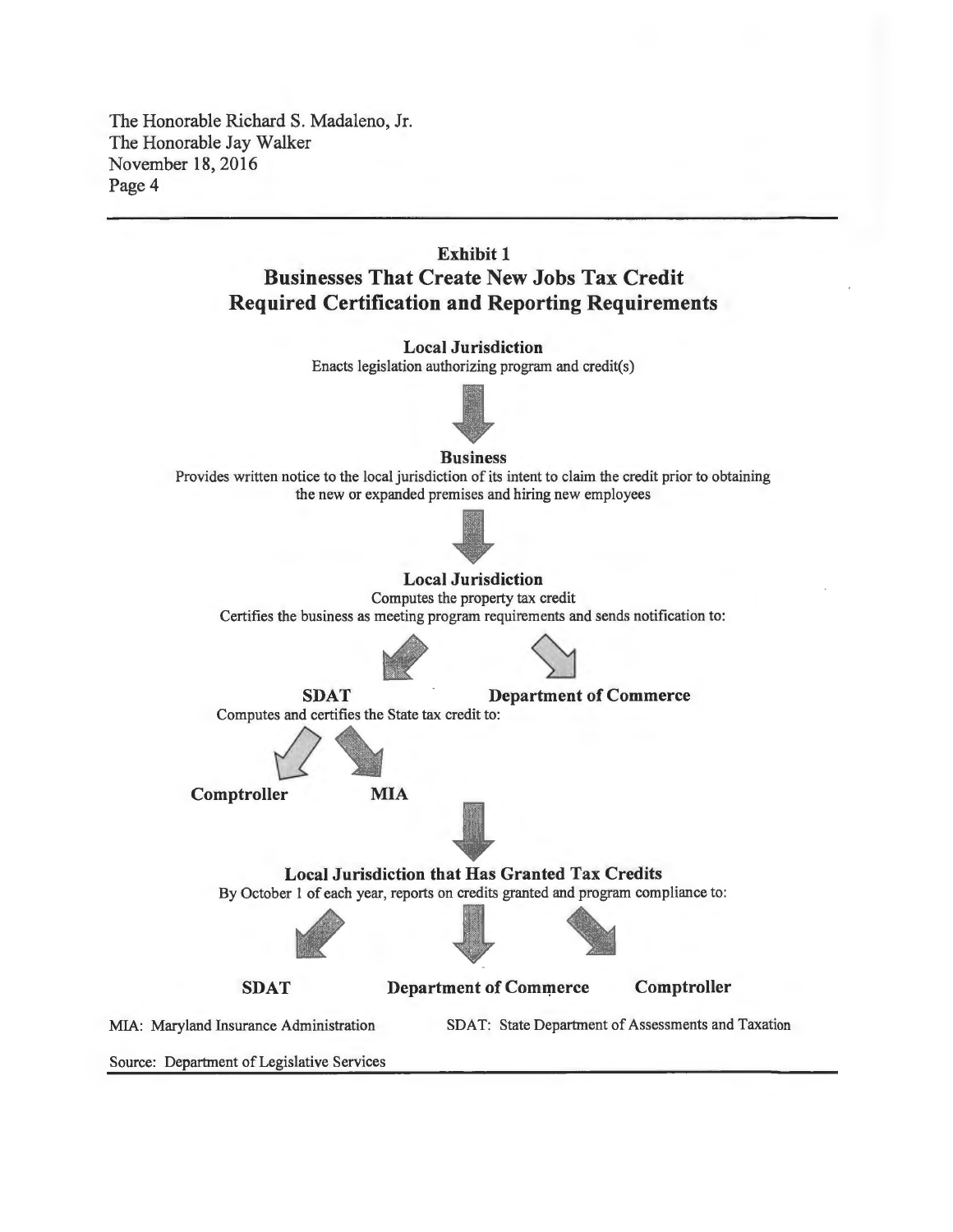#### **State Agencies**

In order to conduct its evaluation, DLS requested from State agencies information on the businesses that participated in the program, the tax credits awarded, and the number of jobs created or retained. Despite the statutorily required credit certification and reporting requirements described above, SDAT, Commerce, and MIA did not provide this information. The Comptroller's Office provided limited data on the State credits claimed but did not disclose information for most years.

SDAT initially responded to a request for information by stating that the agency does not administer the credit. After DLS requested additional information, SDAT responded that it only confirms to local governments that property assessment information is accurate and does not certify any additional information, including the amount of the State tax credit. DLS then advised SDAT of its statutory requirement to certify the State credit; however, SDAT did not subsequently provide any data on the amount of State tax credits or property tax credits certified or the number of businesses that have claimed credits. In addition, the Comptroller's Office and MIA have no record of SDAT sending any certifications of State tax credits that can be claimed in each year.

Commerce responded to a request for information by indicating that it did not have any information as it does not administer the credit. According to Commerce, it has not received required information from local jurisdictions on businesses that have met the tax credit requirements or certification that businesses are in compliance with program requirements. DLS notes that Commerce does not include information about the tax credit on its website.

Chapter 582 of 2016 requires the Comptroller's Office, notwithstanding any federal or State confidentiality requirements, to share with DLS and other appropriate State agencies data related to State tax incentive programs so as to better assess the effectiveness of those programs. However, the Comptroller's Office only provided DLS with limited data on the number of businesses that claimed income tax credits or the total amount of credits claimed, citing federal confidentiality requirements. According to the Comptroller, no credits were claimed in tax years 2000 and 2001, and a total of \$1.3 million was claimed in tax year 2003. For the remaining years, credits were claimed, but the Comptroller would not disclose any information about those credits.

State agencies also did not provide any information on the local jurisdictions that have authorized the credit. The agencies advise that there is no record of receiving the statutorily required information from each county and municipal corporation that has granted a tax credit. It is not known what actions, if any, State agencies took to inform local jurisdictions of this requirement or to follow up with local jurisdictions about the requirement.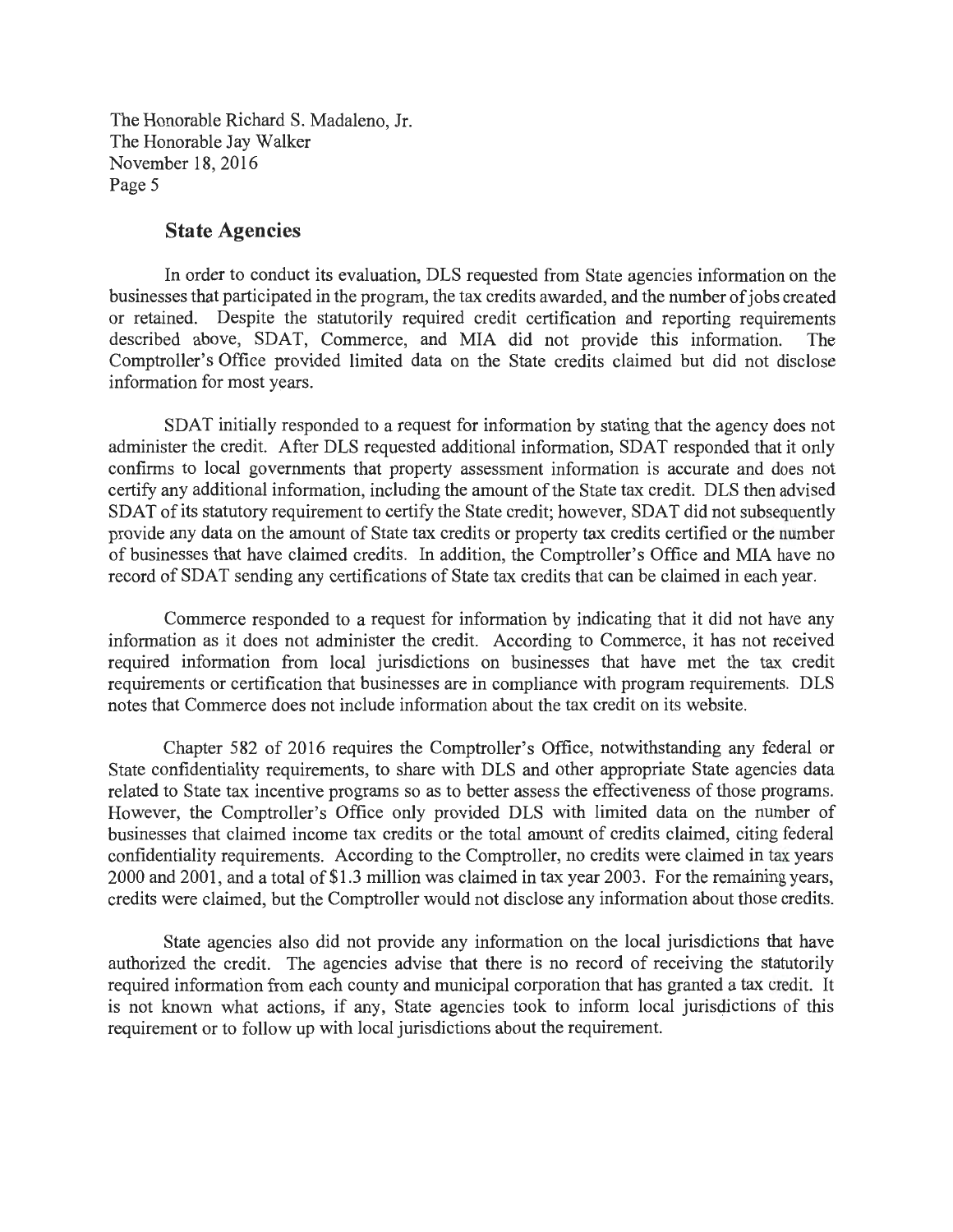#### **Local Jurisdictions**

Since there is no record of State agencies receiving required information from local jurisdictions that have granted tax credits, DLS contacted each county and Baltimore City to determine whether the local jurisdiction has established a program and, if so, to find out information about the program. Allegany, Anne Arundel, Baltimore, Caroline, Frederick, Garrett, Montgomery, and Talbot counties responded to the information request. Of those eight jurisdictions, Montgomery and Frederick counties were the only jurisdictions to inform DLS that it had established the program. A further review of which jurisdictions may have implemented the program indicates that at least six jurisdictions have passed a local law authorizing tax credits, as shown in **Exhibit 2.** 

# **Exhibit 2 Businesses That Create New Jobs Tax Credit Counties with Authorizing Legislation**

| County          | <b>Year Authorized</b> |
|-----------------|------------------------|
| Carroll         | 2004                   |
| Frederick       | 2011                   |
| Kent            | 2001                   |
| Montgomery      | 1998                   |
| Prince George's | 2010                   |
| Washington      | 2002                   |

Source: Department of Legislative Services

Frederick and Montgomery counties were the only local jurisdictions that provided DLS information on the credit. Frederick County established the tax credit in 2011 , and one company qualified for the credit in fiscal 2017 by expanding its facility by 38,309 feet and hiring 98 new full-time employees. Another company has applied for the credit in Frederick County, but the expansion is not complete. Montgomery County advises that, since 1999, a total of 16 businesses have been awarded credits including 1 business that is claiming the enhanced credit.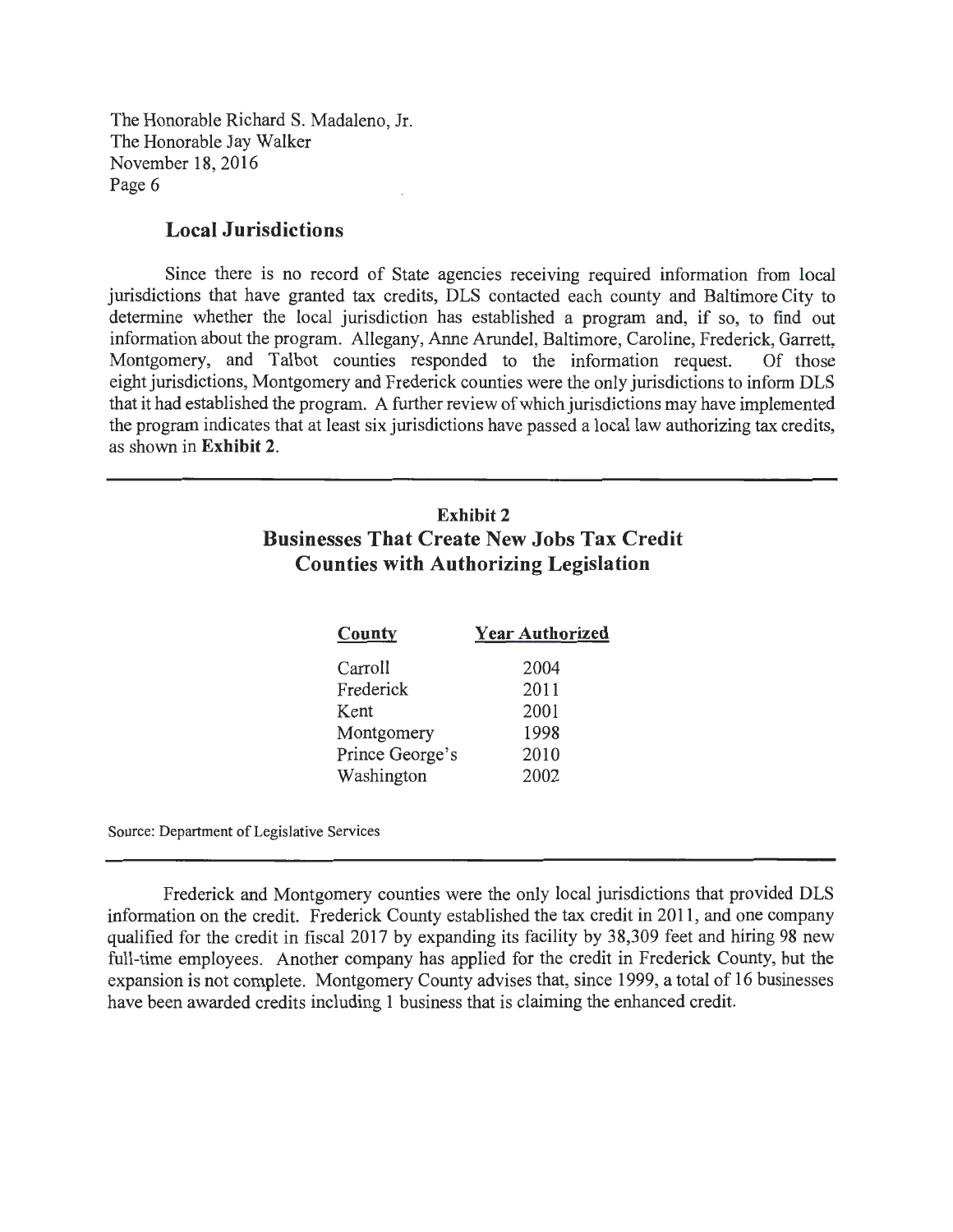### **Credits Certified in Montgomery County**

The annual revenue loss from the credit depends primarily on the assessed property value of the new or expanded premises, the property tax rate, the tax liability of the business, and the years in which the business claims the credit. The State credit comprises about 35% of the total tax credit with local property tax credits comprising the remaining 65%. DLS calculated the estimated State credit for each business claiming the credit in Montgomery County through fiscal 2016, based on information provided by the county. For any business that can claim the credit beyond fiscal 2016, DLS projected the amount of the credit that the business will continue to claim. It is unknown, however, whether the credit would be claimed against the State income tax or insurance premium tax in each year.

In fiscal 1999 through 2016, businesses in Montgomery County were awarded an estimated total of \$38.8 million in credits, \$25.2 million in local property tax credits, and \$13.6 million in State tax credits. Based on the projects that have been certified, businesses will claim an additional \$16.6 million in credits through fiscal 2026, bringing the total to \$55.4 million, of which the State's total share is \$19 .4 million.

While Montgomery County has certified a total of 18 projects, a total of 16 businesses have received credits as Discovery Communications and Marriott International have each received two credits. Discovery Communications is the only business to have received an enhanced credit, and DLS estimates that the company will receive a total of \$43.1 million, comprising a little less than 80% of the program's overall fiscal costs in the county. Fifteen companies will receive a total of \$12.3 million in standard tax credits. Ten companies received a standard credit of \$360,000 with four companies receiving credits of \$1.0 million or more: Qiagen Sciences (\$1.0 million), Lockheed Martin (\$1.4 million), Marriott International (\$2.0 million), and Chevy Chase Bank (\$5.0 million).

The businesses that have received a tax credit in Montgomery County are large established companies reflecting the program's minimum job and construction requirements. One-third of the these businesses are Fortune 500 businesses, with another business acquired by a Fortune 500 company three years after its initial credit award. Although Montgomery County has not certified a new project since fiscal 2009, Governor Lawrence J. Hogan, Jr. recently announced a proposal to provide Marriott International with up to \$62.0 million in State and local subsidies for a new headquarters location in Bethesda. As part of the proposal, Marriott would receive up to \$18.0 million in State and local tax credits, which DLS assumes would be businesses that create new jobs tax credits.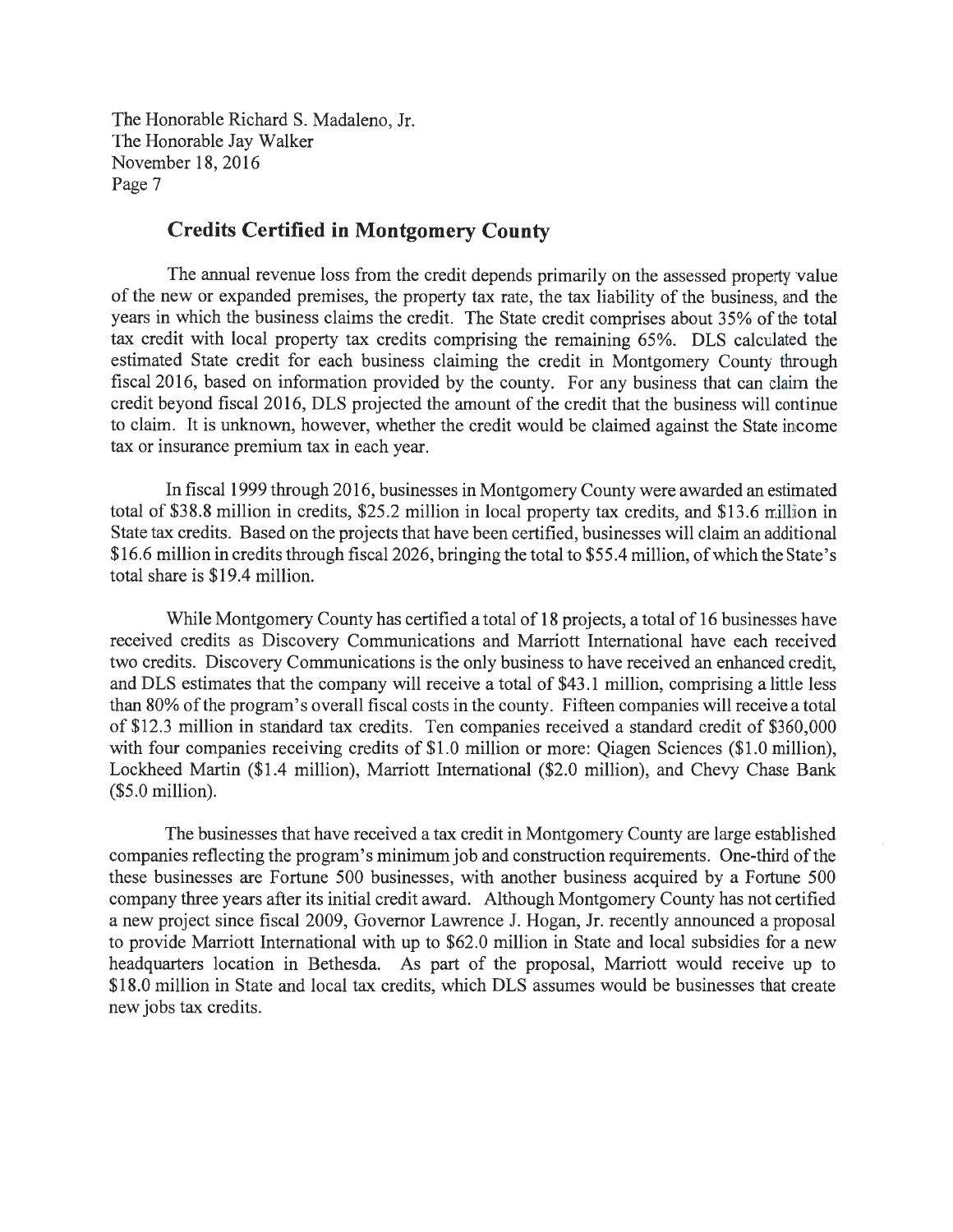Montgomery County did not respond to DLS requests for information on the number of jobs associated with the program or construction activity.

#### **Findings and Recommendations**

Based on the information provided above, DLS makes a number of findings and recommendations about the businesses that create new jobs tax credit, as discussed below.

## **The Credit is Overly Complex, Difficult to Administer, Appears to Have Few Claimants, and Overlaps with Other State Employment Tax Credits**

The businesses that create new jobs tax credit is a complex credit with numerous requirements. There are two credits, a standard and enhanced credit, each with its own requirements and credit calculations. In addition to a local property tax credit, there is a State tax credit that is calculated based on a specified percentage of the property tax imposed on the assessment of the new or expanded premises and the personal property tax imposed on specified personal property. Unlike with many other State business tax credits, there is no maximum limit on the credit value or limit on the aggregate amount of credits that can be awarded in each year. The total cost of each tax credit cannot be accurately estimated since the credit depends on the eligible assessment of real and personal property for up to 24 years.

Within Montgomery County, a limited number of companies have claimed the standard credit and only one company is known to have claimed the enhanced credit. The State also has one other tax credit - a credit for aerospace, electronics, or defense contracts - that has the primary aim of job retention by large businesses. However, these credits have complex and differing eligibility requirements.

**Recommendation: Considering the tax credit's complexity, lack of transparency, and overlap with other employment tax credits, DLS recommends that the General Assembly consider eliminating the businesses that create new jobs tax credit.** If **the General Assembly considers job retention a goal and wishes to retain the credit, DLS recommends consolidating the existing job retention credits into one program with less complex and more streamlined eligibility requirements.**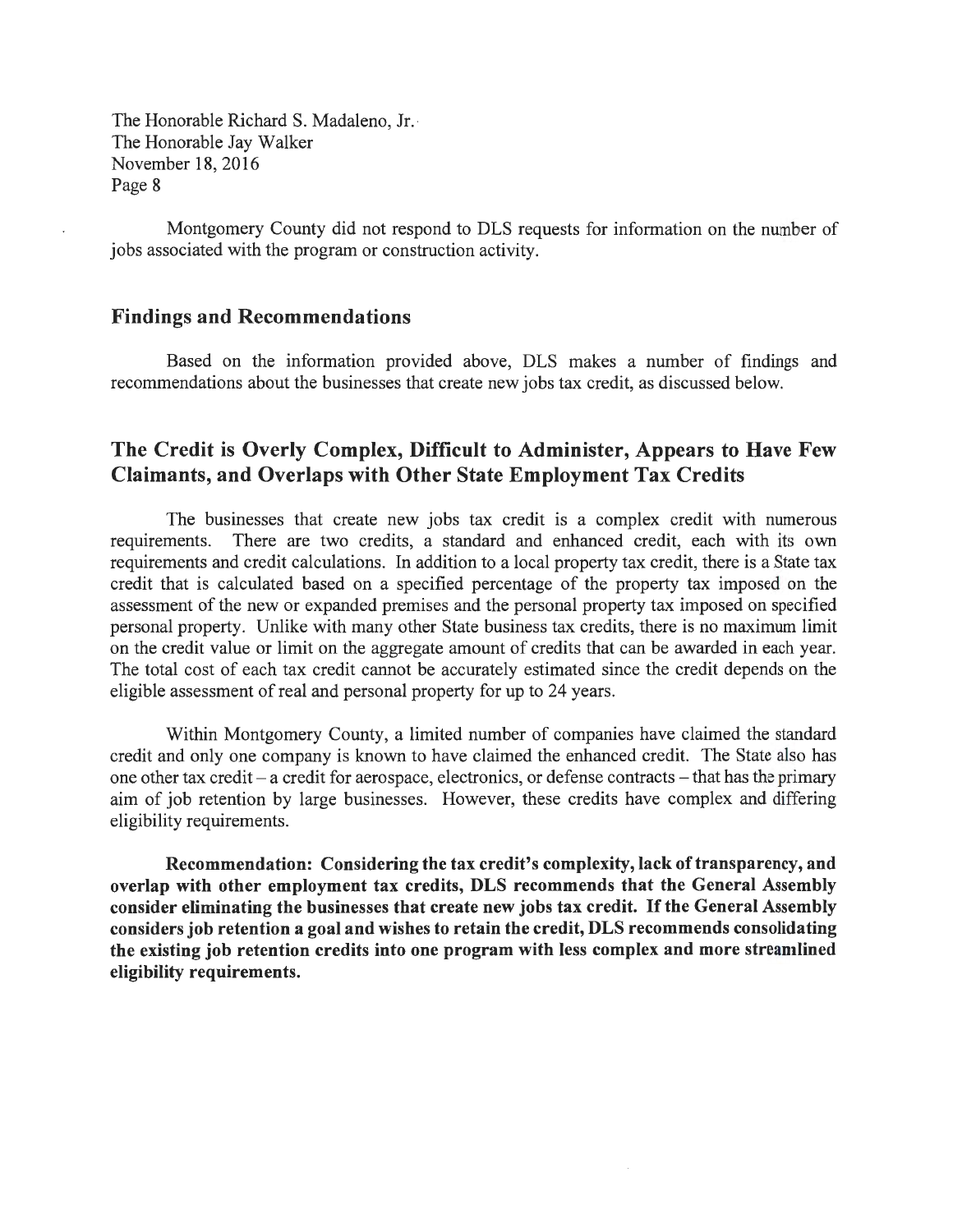# **Various State Agencies Have Not Met Statutory Requirements for Certifying and Calculating the Credit and Providing Information About the Credit**

Under current law, SDAT is required to certify the value of the State tax credit and notify the Comptroller and MIA of the tax credit that can be claimed in each year. SDAT, however, does not appear to be certifying the credit as required and then providing this information to MIA and the Comptroller's Office, as those agencies have no record of receiving this information. Absent this information, it is not clear that the appropriate State agencies are verifying that a taxpayer is correctly claiming the credit.

**Recommendation: DLS recommends that the General Assembly adopt legislation to require that SDA T may only certify the State tax credit for a business if the local jurisdiction in which the business is located has in the most recent applicable year (1) certified that the business has met the program requirements for the taxable year that follows the date on which the business met the requirements and (2) reported to SDAT, Commerce, and the Comptroller the amount of any local property tax credit granted, whether the business is in compliance with program requirements, and.any other information required by statute.** 

**Recommendation: DLS recommends that SDAT comment on why it is not certifying the State tax credit amounts as required by statute.** 

**Recommendation: DLS recommends that the General Assembly adopt legislation requiring a taxpayer claiming the credit to include with the applicable tax return a certification from SDAT of the amount of the credit that can be claimed.** 

# **Local Governments Have Not Met Statutory Requirements for Certifying and Providing Information about the Credit**

Local jurisdictions that have granted tax credits have not provided required information to State agencies about the tax credits that have been certified. In addition, local jurisdictions did not provide information on the jobs and investment associated with the program. As a result, the total jobs created or retained by the program and the overall fiscal and economic impacts of the program are not known.

**Recommendation: DLS recommends that the General Assembly adopt legislation requiring (1) a local jurisdiction to report to SDAT the number of jobs and investment associated with each tax credit project and (2) SDAT to report annually to the General Assembly on the local jurisdictions that have authorized the program, the name and location**